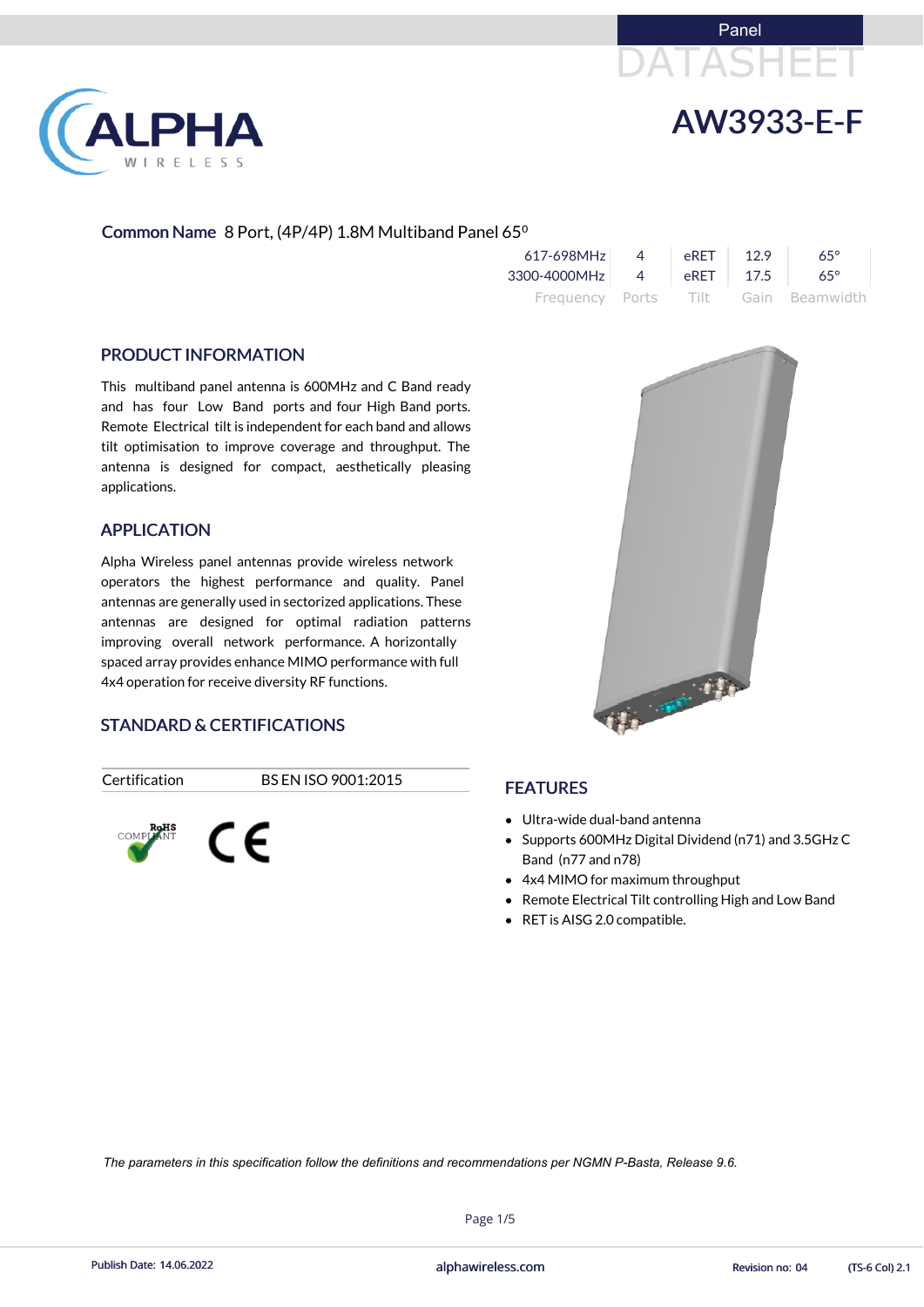Panel



AW3933-E-F

## TECHNICAL SPECIFICATION

| <b>Electrical Specifications</b>        |       |            |                     |                   |                     |                    |                              |                    |  |
|-----------------------------------------|-------|------------|---------------------|-------------------|---------------------|--------------------|------------------------------|--------------------|--|
| <b>Frequency Range</b>                  |       | <b>MHz</b> | 617-644             | 644-671           | 671-698             | 3300-3500          | 3500-3800                    | 3800-4000          |  |
| Polarisation                            |       | Degree     | +/-45° Slant Linear |                   |                     |                    |                              |                    |  |
| Gain                                    | Basta | dBi        | $12.3 \pm 0.5$      | $12.4 \pm 0.5$    | $12.4 \pm 0.5$      | $17.0 \pm 0.5$     | $17.0 \pm 0.5$               | $17.2 \pm 0.5$     |  |
|                                         | Max   | dBi        | 12.8                | 12.9              | 12.9                | 17.5               | 17.5                         | 17.7               |  |
| Azimuth Beamwidth                       |       | Degree     | $65^\circ \pm 5$    | $65^\circ \pm 5$  | $65^\circ \pm 5$    | $65^\circ \pm 5$   | $65^\circ \pm 5$             | $65^\circ \pm 5$   |  |
| Azimuth Beam Squint                     |       | Degree<    | $5^\circ$           | $5^\circ$         | $5^\circ$           | 50                 | 50                           | 5 <sup>0</sup>     |  |
| <b>Elevation Beamwidth</b>              |       | Degree     | $22.5^{\circ}$ ±1.0 | $22^{\circ}$ ±1.0 | $21.5^{\circ}$ ±1.0 | $7.3^{\circ}$ ±0.5 | $7.0^{\circ}$ ±0.5           | $6.5^{\circ}$ ±0.5 |  |
| <b>Electrical Downtilt</b>              |       | Degree     | T8°-T16°            | $T8° - T16°$      | T8°-T16°            | $TO°-T10°$         | $TO^{\circ}$ -T10 $^{\circ}$ | T0°-T10°           |  |
| <b>Electrical Downtilt Deviation</b>    |       | Degree<    | $2^{\circ}$         | $2^{\circ}$       | $2^{\circ}$         | $1^{\circ}$        | $1^{\circ}$                  | $1^\circ$          |  |
| Impedance                               |       | Ohms       | 50                  |                   |                     |                    |                              |                    |  |
| <b>VSWR</b>                             |       | $\prec$    | 1.5                 |                   |                     |                    |                              |                    |  |
| <b>Return Loss</b>                      | dB    | 14         |                     |                   |                     |                    |                              |                    |  |
| Isolation                               |       | dB         | 25                  | 25                | 25                  | 25                 | 25                           | 25                 |  |
| Front to Back Ratio: Total Power +/-30° |       | dB         | 21                  | 21                | 21                  | 25                 | 25                           | 25                 |  |
| Passive Intermodulation                 |       | dBc<       | 150                 | 150               | 150                 | N/A                | N/A                          | N/A                |  |
| Upper Sidelobe Suppression, Peak to 20° |       | dB         | N/A                 | N/A               | N/A                 | 18                 | 18                           | 18                 |  |
| Cross-Polar Discrimination (0°)         |       | dB         | 15                  | 15                | 15                  | 15                 | 15                           | 15                 |  |
| Maximum Effective Power Per Port        |       | W          | 300                 | 300               | 300                 | 150                | 150                          | 150                |  |

## Representative Pattern Files







Low Band **All Community Community** Equation High Band

Azimuth **Elevation** 

For radiation pattern files, please login at www.alphawireless.com

## Page 2/5

Publish Date: 14.06.2022 **Exercise Service Service Cole 2.1** alphawireless.com **Revision no: 04** (TS-6 Col) 2.1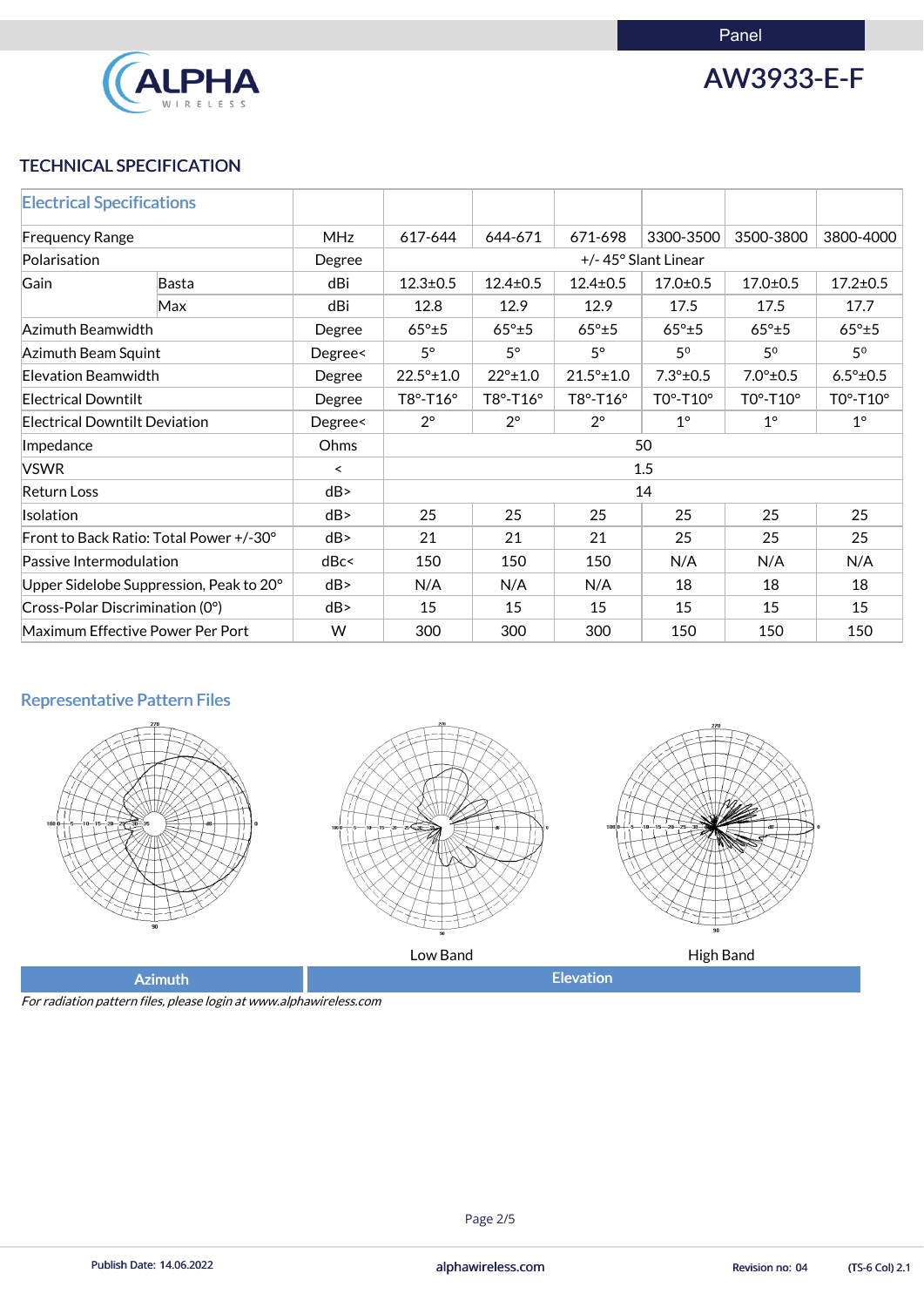

# AW3933-E-F

## TECHNICAL SPECIFICATION

## Mechanical Specifications

| <b>Dimensions</b>                               | $mm$ (in)            | 1825 (71.8) x 565 (22.2) x 165 (6.5) |
|-------------------------------------------------|----------------------|--------------------------------------|
| Packing Size (LxWxD)                            | $mm$ (in)            | 1975 (77.8) x 620 (24.4) x 250 (9.8) |
| Net Weight (antenna)                            | kg (lb)              | 27.5(60.5)                           |
| Net Weight (mount)                              | kg (lb)              | 5.2(11.5)                            |
| Shipping Weight                                 | kg (lb)              | 32.7(72.0)                           |
| Connector Type (Female)                         |                      | $4.3 - 10$                           |
| <b>Connector Position</b>                       |                      | <b>Bottom</b>                        |
| <b>Connector Quantity</b>                       |                      | 8 (4P Mid band, 4P High Band)        |
| Windload Frontal (at Rated Wind Speed: 150km/h) | N                    | 1066 (240)                           |
| Windload Lateral (at Rated Wind Speed: 150km/h) | N                    | 384 (87)                             |
| <b>Survival Wind Speed</b>                      | $km/h$ (mph)         | 200(125)                             |
| <b>Radome Material</b>                          |                      | <b>Fibreglass</b>                    |
| Radome Colour                                   |                      | Grey                                 |
| <b>Product Compliance Environmental</b>         |                      | <b>RoHS</b>                          |
| <b>Lightning Protection</b>                     |                      | <b>DC Grounded</b>                   |
| Cold Temperature Survival                       | Celsius (Fahrenheit) | $-40(-40)$                           |
| Hot Temperature Survival                        | Celsius (Fahrenheit) | 70 (158)                             |

## Array Layout and RET Information

|                | P2 |                |                                                             |
|----------------|----|----------------|-------------------------------------------------------------|
| R <sub>1</sub> |    | R <sub>2</sub> |                                                             |
|                |    |                | Note: Coloured box sizes do<br>not represent antenna sizes. |

| Array          | Frequency<br><b>MHz</b> | Ports   | <b>RET</b><br>ID |
|----------------|-------------------------|---------|------------------|
| R <sub>1</sub> | $617 - 698$             | $1 - 2$ |                  |
| R <sub>2</sub> | 617 – 698               | $3 - 4$ |                  |
| P <sub>1</sub> | $3300 - 4000$           | $5 - 6$ | 2                |
| P <sub>2</sub> | $3300 - 4000$           | $7 - 8$ | 2                |
|                |                         |         |                  |

| Configuration                  |                                                         |
|--------------------------------|---------------------------------------------------------|
| 617-698 MHz                    | One RET for both arrays: R1, R2                         |
| 3300-4000 MHz                  | One RET for both arrays: P1, P2                         |
| <b>Total Quantity</b>          | <b>Two RET Motor Controllers</b>                        |
| <b>Location and Interface</b>  |                                                         |
| <b>RET Controller Location</b> | Inside antenna radome housing                           |
| <b>RET Interface</b>           | Pair of AISG 8 Pin DIN connectors, one male, one female |
| <b>RET Interface Quantity</b>  | One pair of AISG 8 Pin DIN connectors                   |
| <b>RET Interface Location</b>  | On connector plate located at bottom of antenna         |
| <b>Electrical</b>              |                                                         |
| Input Voltage                  | $10 - 30V$                                              |
| Power Idle Mode                | $\leq 1W$                                               |
| <b>Power Active Mode</b>       | < 10W                                                   |
| Protocol                       | 3GPP / AISG 2.0                                         |

#### Page 3/5

Publish Date: 14.06.2022 **Exercise Service Service Cole 2.1** alphawireless.com **Revision no: 04** (TS-6 Col) 2.1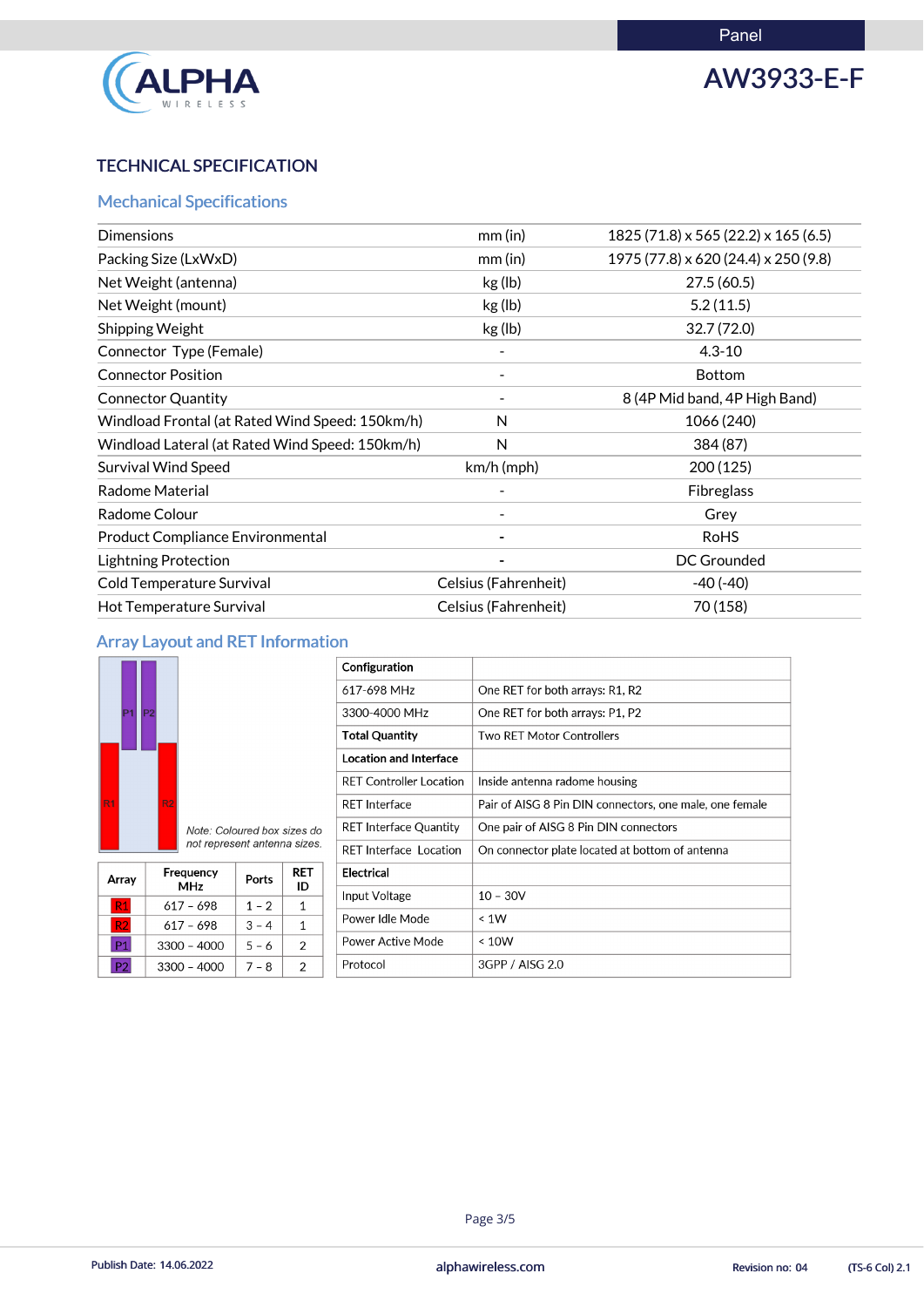Panel



AW3933-E-F

## Mechanical Illustration



(TS-6 Col) 2.1

Page 4/5

Publish Date: 14.06.2022 **alphawireless.com** and a series and a series of the Revision no: 04